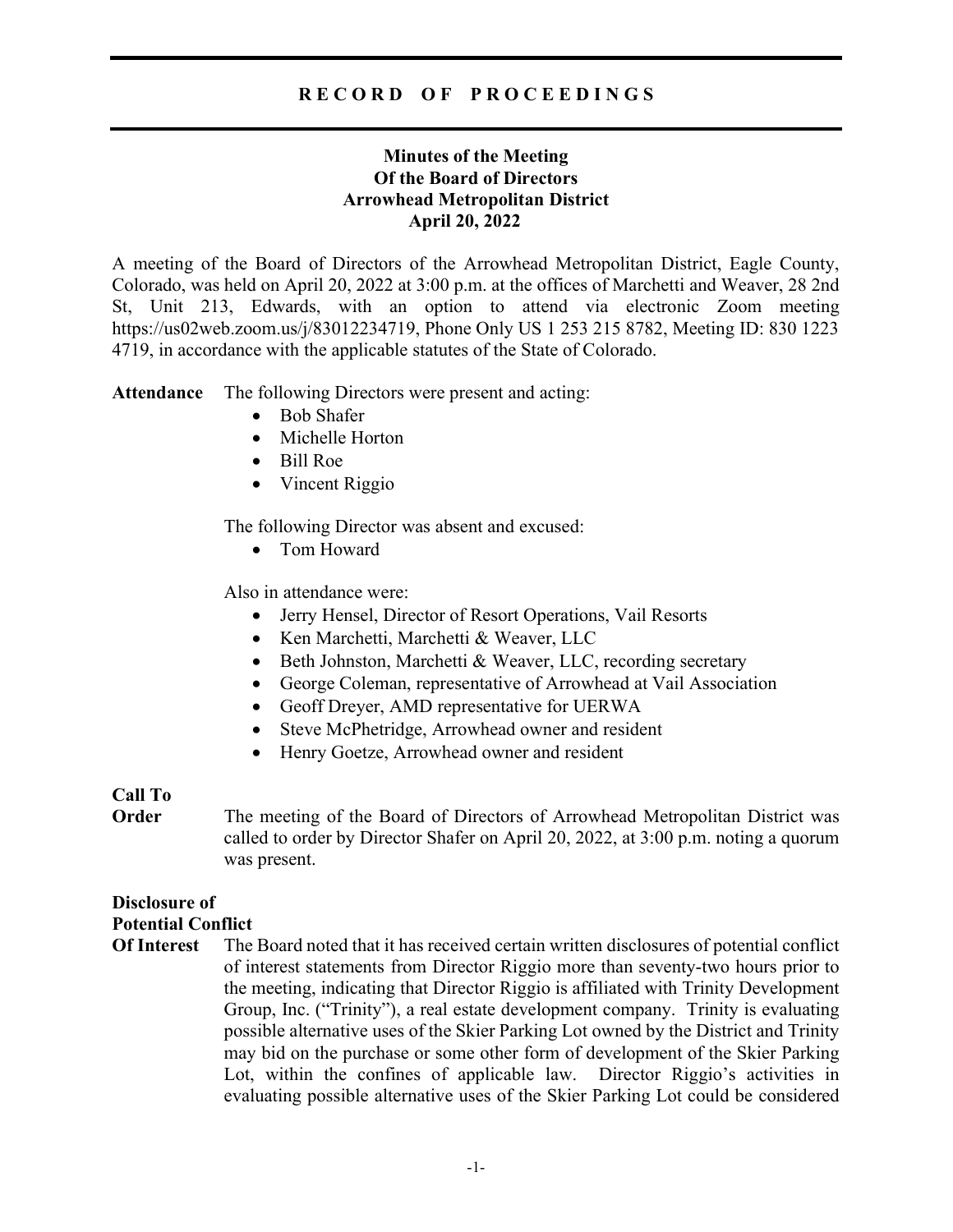#### Arrowhead Metropolitan District Board of Directors April 20, 2022 Meeting Minutes

by some to constitute a potential conflict of interest. The Board noted, for the record, that this disclosure is restated at this time with the intent of fully complying with laws pertaining to potential conflicts of interest.

#### Consideration

Of Agenda Mr. Dreyer requested to report early in the meeting due to a scheduling conflict.

Public Input Mr. Goetz introduced himself and his concern about Arrowhead not being able to charge for parking in the skier parking lot. Mr. Goetze questioned if the election held by the District to purchase the skier parking lot was valid. Mr. Marchetti reviewed election protocols including TABOR statement requirements explaining that the election was conducted in accordance with all election laws at the time and also that the deadline to contest the election has passed. There was general discussion on the history of the election and parking lot purchase, board actions to offset not being able to charge for parking, and potential development of the parking lot. The Board will work with Jerry Hensel on redcoat coverage in the parking lot for the 2022/23 ski season.

> Director Shafer introduced Mr. McPhetridge and explained he invited Mr. McPhetridge to the meeting since he expressed interest in serving on the Board.

# UERWA

Update Mr. Dreyer referenced the notice of Eagle River Water and Sanitation District Board elections that was provided to Arrowhead Board members for the meeting. There were six candidates running for four open District Board seats. Mr. Dreyer is endorsing Steve Coyer for Director District 3. He noted his endorsement was based upon his working knowledge of Coyer's experience and contributions as the incumbent Director. Mr. Dreyer noted that Eric Heil was also a viable candidate for the District 3 seat, but felt that Coyer was more qualified. Mr. Dreyer noted that while Director District 3 encompasses Avon and Mountain Star, he recently learned that all seven District Directors are elected at large, so all eligible electors of the District vote for all Directors, regardless of their Director District. Thus Arrowhead eligible electors can vote for Director for District 3, or any other Director Districts.

> The fact that Water District Directors are elected at large caused new concerns for Mr. Dreyer regarding Unification. If Unification were to occur, Arrowhead's votes would be diluted by all votes across the Water District. Mr. Dreyer is recommending that Arrowhead vote against Unification given this new information. General discussion continued on the election and unification.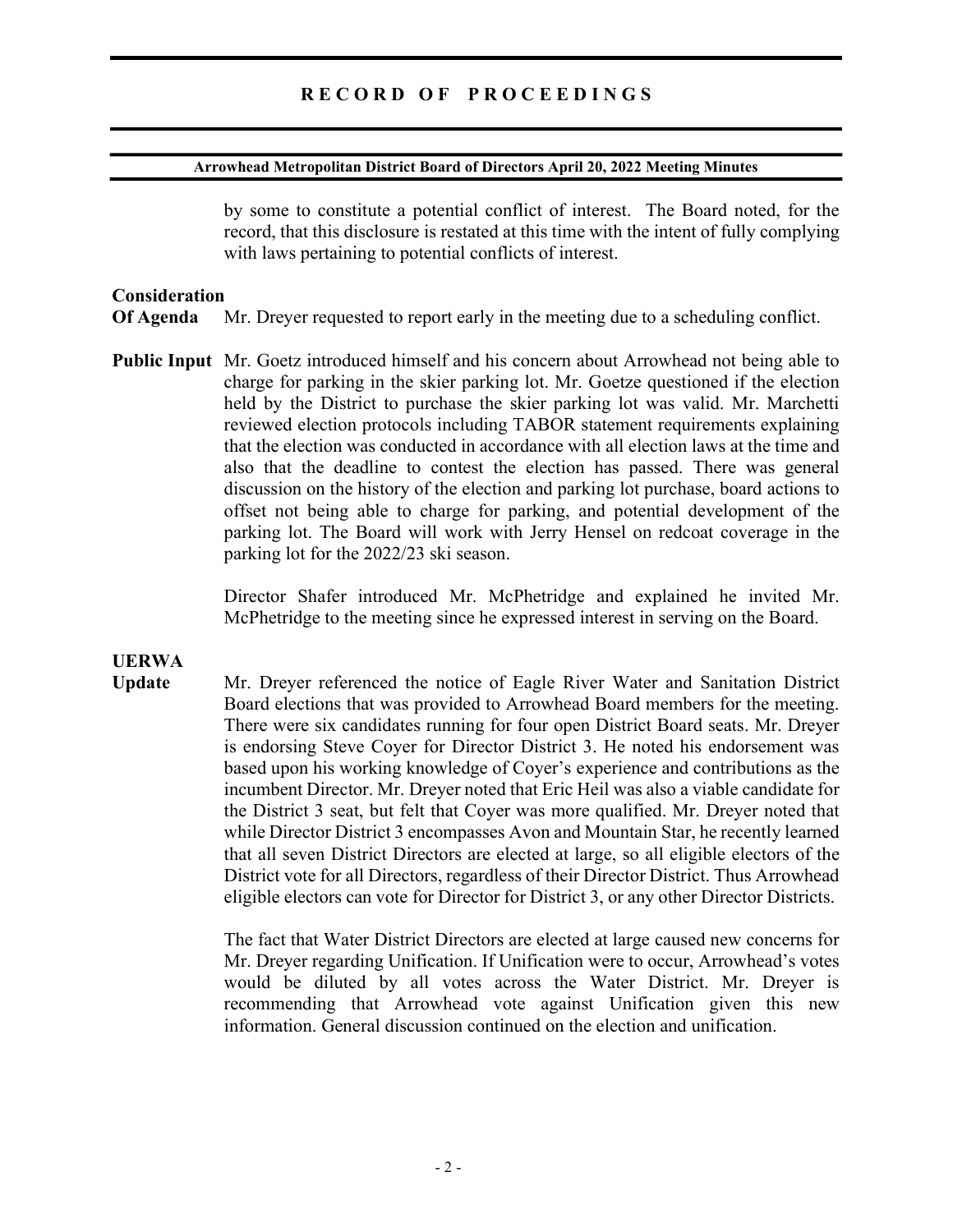## RECORD OF PROCEEDINGS

#### Arrowhead Metropolitan District Board of Directors April 20, 2022 Meeting Minutes

Minutes The Board reviewed the minutes included in the Board packet. By motion duly made and seconded, it was unanimously RESOLVED to approve the minutes of the March 23, 2022 meeting as presented. Accounts Payable The Board reviewed the Accounts Payable list included in the packet. Following discussion and by motion duly made and seconded, it was unanimously RESOLVED to approve the Accounts Payable list as presented. Road Cut Permit Mr. Hensel reviewed the core drilling on Cresta Road by ERWSD to find a leak. Mr. Hensel recommended approving the permit since most drilling is expected to be done on the road shoulder with little or no disturbance to the asphalt. If a leak

is found, they will need to notify the District for approval for more invasive exploration such as drilling into the asphalt. There was general discussion on the project and responsibility to provide notice to road users. Following discussion and upon motion duly made and seconded, it was unanimously

> RESOLVED to approve the Road Cut Permit as submitted by Lithos Engineering for Eagle River Water and Sanitation District.

## RTA

Presentation Directors Riggio, Horton and Roe attended the Regional Transit Authority presentation. Currently, Eagle County commissioners make all decisions for ECO Transit and funding is via a  $\frac{1}{2}\%$  sales tax. The RTA would create a separate governing body and revenue stream dedicated to running transportation throughout the Eagle River Valley. They are considering a sales tax increase to fund RTA projects. The primary objective of the RTA will be to enhance and expand current ECO Transit service but it also includes items such as a potential Eagle-Gypsum transit circulator system, conversion of the existing bus fleet to a zero-emission platform over time, potential express bus service between the airport and the ski areas, funding for expanded air service to Eagle County Airport and a potential I-70 interstate exit directly to the Eagle County Airport. The RTA would roll the current ECO Transit into its own entity and all of the Towns are in support. The RTA has an aggressive timeline to include it on the November 2022 ballot. Director Riggio reviewed the RFTA model and its success throughout the Roaring Fork valley. Mr. Marchetti explained that the RTA was still in the development phase and forming stakeholder committee groups that need to address concerns and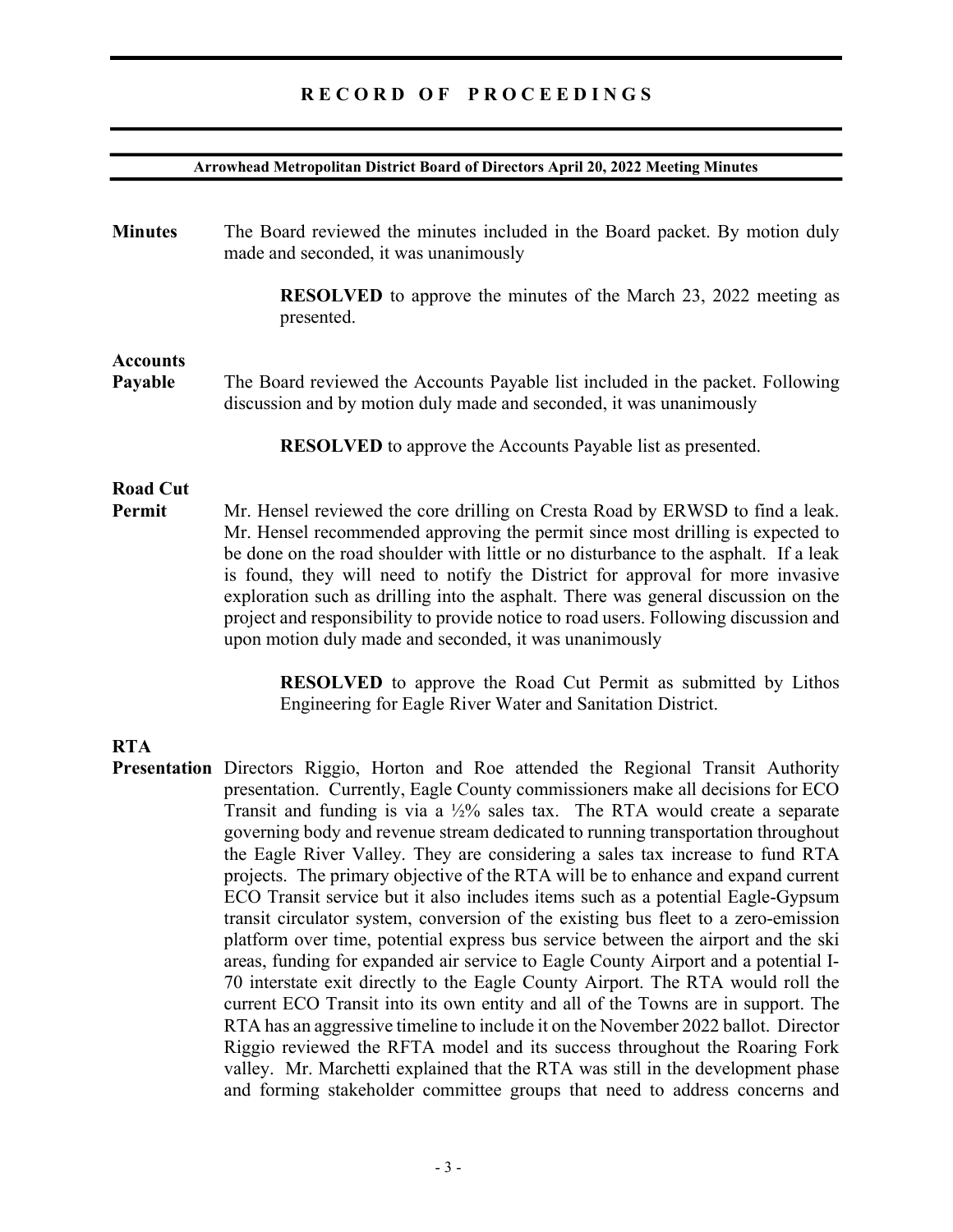#### Arrowhead Metropolitan District Board of Directors April 20, 2022 Meeting Minutes

requested the Board pick a representative for Arrowhead. Director Horton agreed to represent Arrowhead. There was general discussion on needing more information especially on funding, potential for an RTA to run the Arrowhead transportation and a general timeline for creation of the RTA.

## Open Space

- Acquisition Mr. Marchetti reviewed the letter of support to the US Forest Service from Homestead to acquire a land parcel for use as open space. There was discussion on the parcel, requesting support, and if the Forest Service should be invited to a District meeting to explain how the parcel will be used.
- Action List The Board reviewed the action list in the packet and requested Management update on-going and completed items.

## Arrowhead at

Vail Update Mr. Coleman updated the Board on the following items:

- The HOA Presidents met two weeks ago for updates.
- The Inter-Community Council met the day before.
- Discussions on changing the name from Arrowhead at Vail to Arrowhead Village or just Arrowhead are on-going and looking for additional feedback.
- Racquets and Camps tennis, pickleball, and camps are moving along and information is being sent out. Facilities and improvements will be open. There was general discussion if camps are open to non-residents of Arrowhead.
- Strategic planning committee is to discuss marketing, communication, and hiking trails.
- Landscaping improvements are underway and the lighting project is almost complete.
- Activities programing is moving along with Thursday Afternoon Club, Bravo concert and other activities planned for the summer.
- The newsletter will go out by the end of the month with follow up email blasts announcing activities.
- Discussing a community center and follow up on the ULI study.
- AVA received a clean audit.

## Roundabout

Update Director Riggio told the Board about a funding clearing house in Georgia and its relevance to the Arrowhead roundabout project funding. Currently the State does not know who will be distributing funding for Colorado or when it will be available. It was determined that the roundabout project would qualify for potential funding since it addresses pedestrian safety. There was general discussion on Brownstein's assistance, changing Federal rules, and how the State will eventually distribute funds. There was a general dismay on the lack of progress on funding opportunities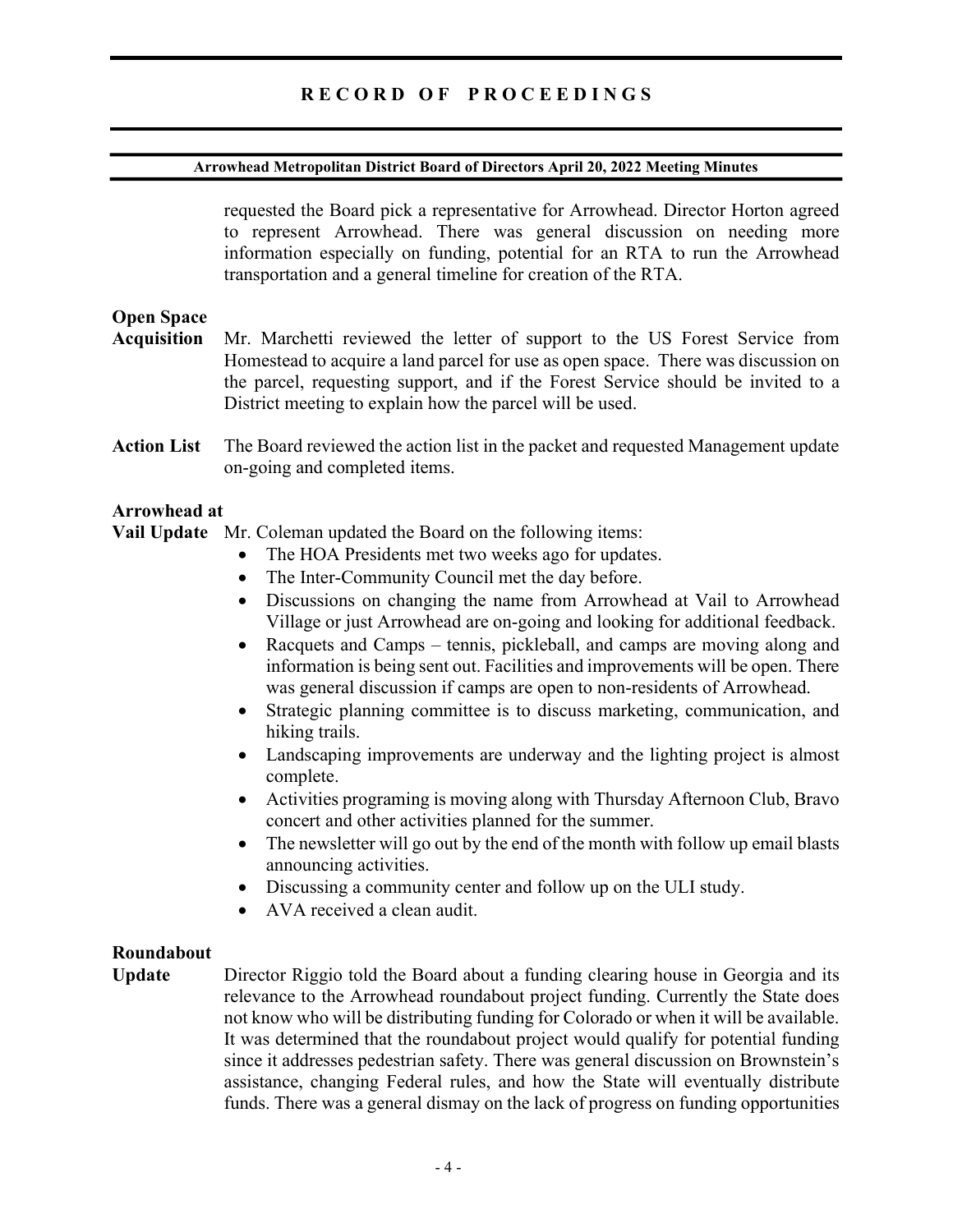#### Arrowhead Metropolitan District Board of Directors April 20, 2022 Meeting Minutes

for the project. Directors Riggio and Shafer said they would follow up with their CDOT contact and other possible funding opportunities, including Eagle County. **Operations** Report Mr. Hensel reported: The transportation report sent to the Board is preliminary and a year to year comparison would be prepared for the May meeting. The Board requested that five years be included in the comparison, if possible. • There was a meeting last week on the electric chargers and grant. A Purchase Order was needed before the District could move forward with purchase and installation of the chargers. The chargers will be installed in the northeast corner of the parking lot and hopefully be completed by July 4. The Board agreed that the speed humps will be installed for the summer. Some of the signs need to be replaced and the mirrors are still on backorder. There was general discussion on a letter received from a concerned owner questioning the effectiveness of the speed humps to slow down bike traffic. There is also some trail work being done to build connector trails that is expected to alleviate some road traffic. • The Toolcat is ordered with an anticipated July delivery date. The paving overlay is scheduled with a walkthrough next week. Two of the new lampposts pulled out of their bases during the last wind storms. Temperatures need to warm up to allow proper re-installation. Financial Mr. Marchetti reviewed the preliminary financial statements in the packet. The sales tax forecast was increased based on current receipts and additional changes will be made throughout the year as necessary. The current forecast is projecting a \$3 million ending fund balance. There was general discussion on options for the surplus including accelerating roadwork, larger decrease in the mill levy rate and funding the roundabout project without taking on additional debt. Audit The Board reviewed the draft audited financial statements included in the meeting packet. The audit committee confirmed they would be available to meet with the auditor from McMahan and Associates on Wednesday April 27 at 2:00 pm. Future Meetings The next meeting was confirmed for May 25, 2022 at 3:00 pm. Oaths for the elected Board members would be administered at the beginning of the meeting. Adjournment There being no further business to come before the Board, by motion duly made and seconded, it was unanimously